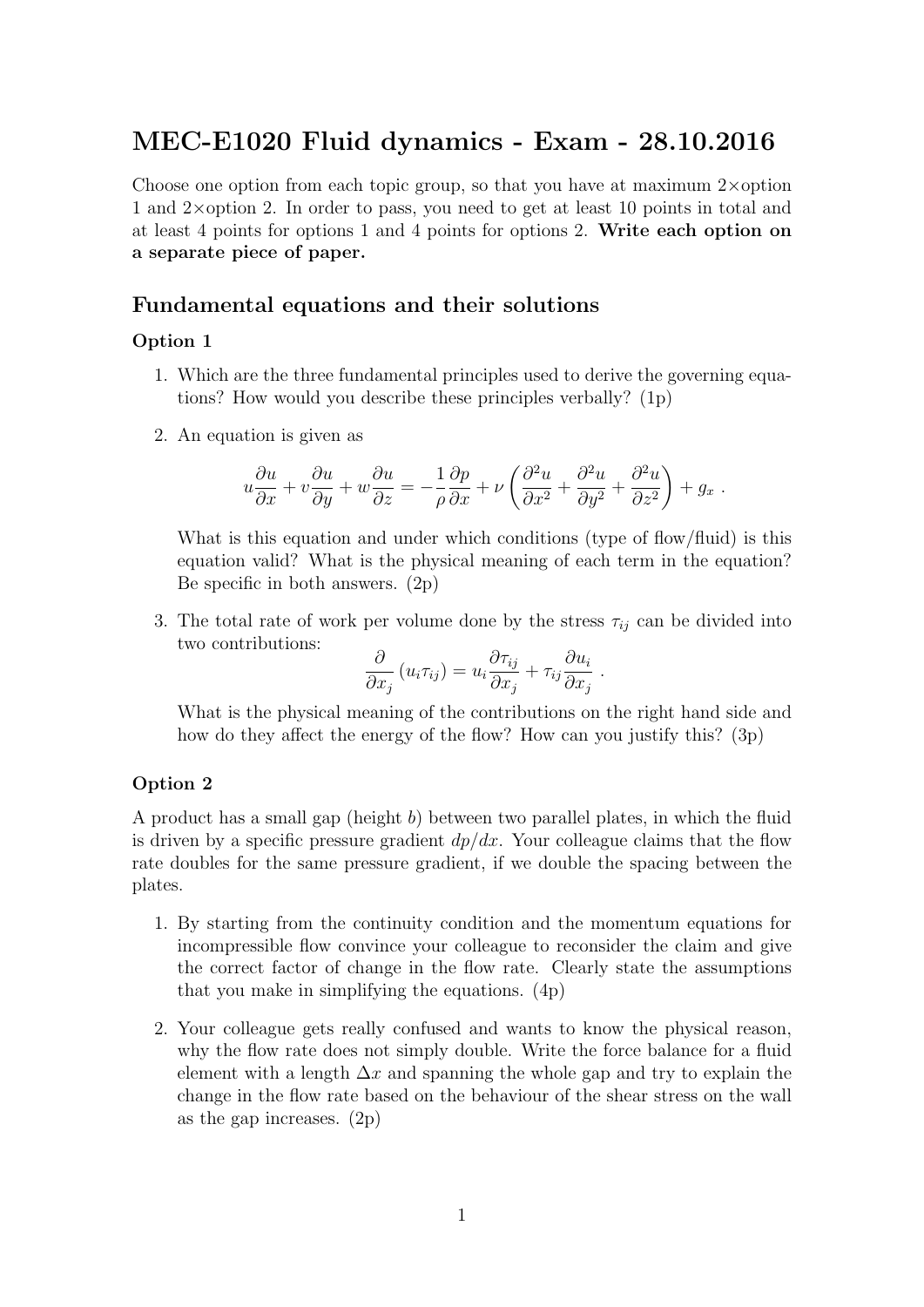# Boundary layers and related flows

### Option 1

- 1. Explain, why the boundary layer developing on the surface of a body is displacing the streamlines away from the body. How can you evaluate the size of this displacement, if you know the velocity profile in the boundary layer? (2p)
- 2. The nondimensional shear stress on a flat plate is given with a formula

$$
c_{\rm f} = \frac{0.664}{\sqrt{\text{Re}_x}}.
$$

Explain the origin of this formula including the assumptions behind the formula and the limitations related to its use. (2p)

3. Explain, how the pressure gradient affects the shape of the velocity profile in a boundary layer. How can this effect be explained based on the momentum equation on the wall? (2p)

### Option 2

Your task is to analyse the pressure drop caused by a honeycomb flow straightener to be used in a low-speed wind tunnel that has a rectangular cross-section. The straightener consists of a large number of cells, which have also a rectancular crosssection of 1 cm by 1 cm, a length of 10 cm and a very thin plate thickness (negligible pressure drag).



- 1. Estimate the pressure drop caused by the straightener, when the flow speed is 10 m/s. The pressure drop is equal to the total drag of the flow straightener divided by the cross-section of the tunnel. The air in the tunnel has a density of  $1.2 \text{ kg/m}^3$  and a dynamic viscosity of  $1.8 \times 10^{-5} \text{ kg/(m s)}$ . (3p)
- 2. Draw a sketch of the axial velocity profile right after the straightener normalised by the incoming velocity. (1p)
- 3. In order to improve the performance in terms of straightening the flow, technicians propose two solutions: a) reduce the cell cross-section to 0.5 cm by 0.5 cm or b) increase the length to 20 cm. Which option would you favor, if these are considered only from the point of view of the pressure drop (as low as possible) and uniformity of the axial flow behind the flow straightener (as uniform as possible)? Convince the technicians with proper analysis.  $(2p)$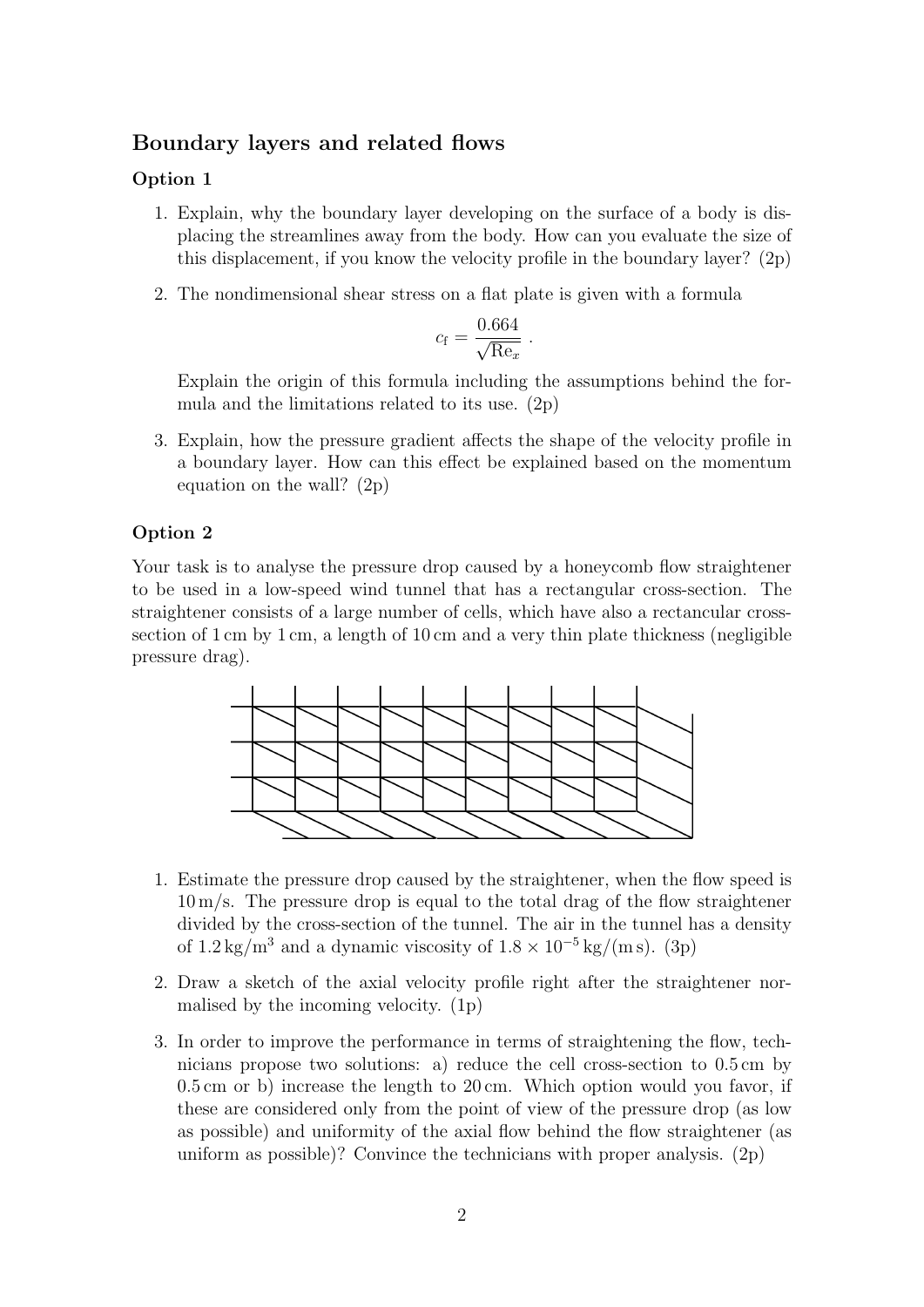### Instability and turbulence

### Option 1

- 1. Explain, what the eddy viscosity hypothesis means. (1p)
- 2. Explain the process of deriving the RANS-equations, how the equations for the mean flow compare to the Navier-Stokes equations and what is the role of the turbulence models. (3p)
- 3. Explain, what we mean by the energy cascade and what is the role of the viscosity in this? (2p)

### Option 2

Let's assume that the characteristics of a turbulent boundary layer are given by

$$
\delta \approx \frac{0.16x}{\mathrm{Re}_x^{1/7}} \qquad c_f \approx \frac{0.027}{\mathrm{Re}_x^{1/7}} \;,
$$

where  $\delta$  is the boundary layer thickness and  $c_f$  is the nondimensional shear stress on the wall. Study the structure of the boundary layer velocity profile at  $x =$ 10 m, when the flow speed is  $10 \,\mathrm{m/s}$ , the density of the fluid is  $1000 \,\mathrm{kg/m^3}$  and the kinematic viscosity is  $1.0 \times 10^{-6}$  m<sup>2</sup>/s.

- 1. What is the boundary layer thickness  $\delta$  at this location? (1p)
- 2. What is the boundary layer thickness  $\delta^+$  at this location? (2p)
- 3. Roughness does not have an adverse effect on the boundary layer, if the roughness elements on the wall remain inside the viscous sublayer. What is the maximum allowed height of the roughness as micrometers at this location, so that it does not have an adverse effect? How does the maximum allowed height change, if we move upstream or downstream on the wall? Justify the answer. What is the allowed height for different locations as a function of only  $x$  and the local Reynolds number  $\text{Re}_x$ ? (3p)